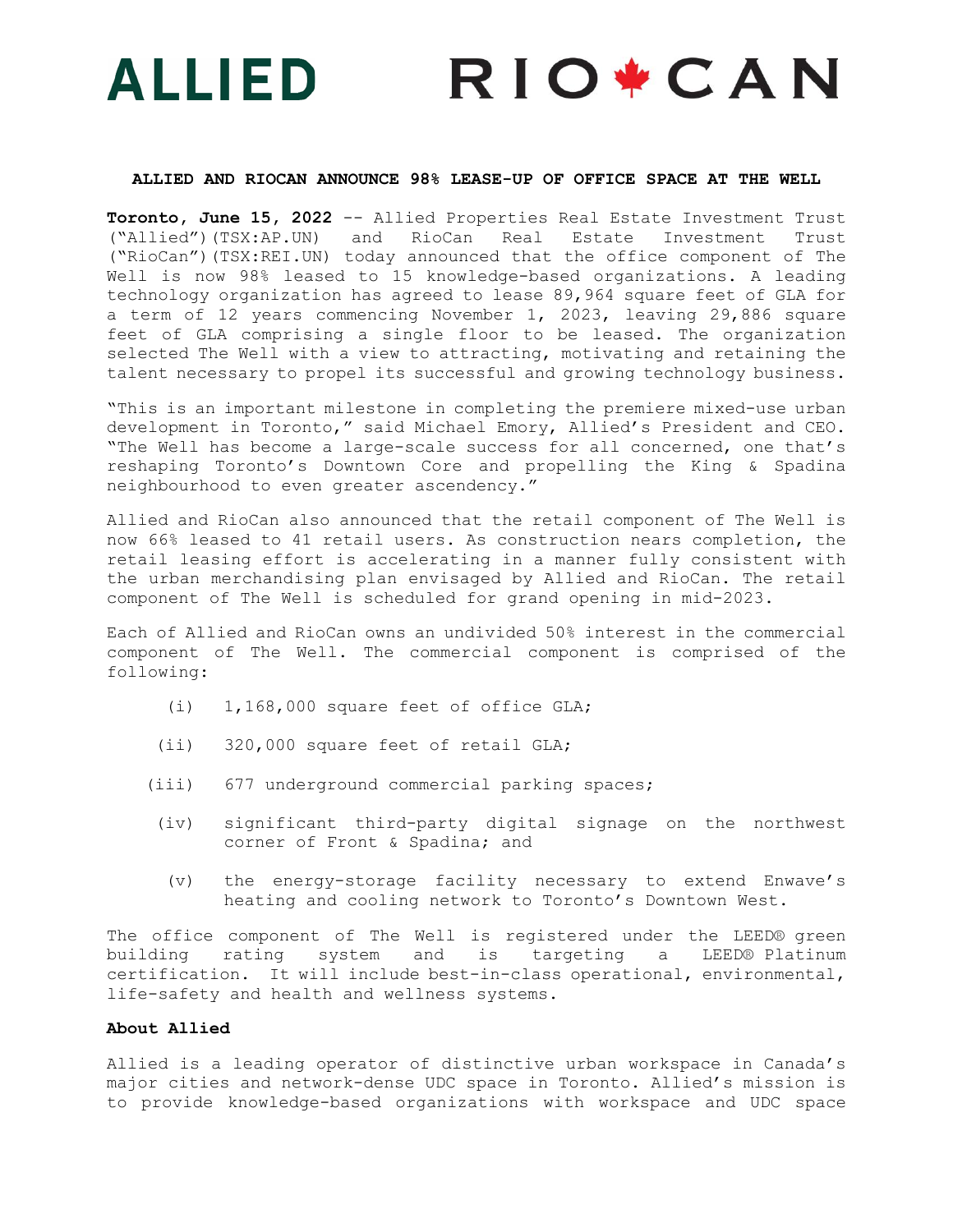that is sustainable and conducive to human wellness, creativity, connectivity and diversity. Allied's vision is to make a continuous contribution to cities and culture that elevates and inspires the humanity in all people.

# **About RioCan**

RioCan is one of Canada's largest real estate investment trusts. RioCan owns, manages and develops retail-focused, increasingly mixed-use properties located in prime, high-density transit-oriented areas where Canadians want to shop, live and work. As at March 31, 2022, our portfolio is comprised of 204 properties with an aggregate net leasable area of approximately 36.2 million square feet (at RioCan's interest) including office, residential rental and 13 development properties. To learn more, please visit [www.riocan.com.](http://www.riocan.com/)

## **Cautionary Statements Allied**

This press release may contain forward-looking statements with respect to (i) Allied, (ii) its operations, strategy, financial performance and condition and (iii) the closing and expected impact of the transactions contemplated in this press release. These statements generally can be identified by use of forward looking words such as "may", "will", "expect", "estimate", "anticipate", "intends", "believe" or "continue" or the negative thereof or similar variations. The actual results and performance of Allied discussed herein could differ materially from those expressed or implied by such statements. Such statements are qualified in their entirety by the inherent risks and uncertainties surrounding future expectations, including that the transactions contemplated herein are completed and have the expected impact on funding and earnings. Important factors that could cause actual results to differ materially from expectations include, among other things, general economic and market conditions, competition, changes in government regulations and the factors described under "Risk Factors" in Allied's Annual Information Form, which is available at www.sedar.com. These cautionary statements qualify all forward-looking statements attributable to Allied and persons acting on Allied's behalf. Unless otherwise stated, all forward-looking statements speak only as of the date of this press release and the parties have no obligation to update such statements.

#### **Cautionary Statements RioCan**

This News Release contains forward-looking information within the meaning of applicable Canadian securities laws. This information reflects RioCan's objectives, its strategies to achieve those objectives, as well as statements with respect to management's beliefs, estimates and intentions concerning anticipated future events, results, circumstances, performance or expectations that are not historical facts. Forwardlooking information generally can be identified by the use of forwardlooking terminology such as "outlook", "objective", "may", "will", "would", "expect", "intend", "estimate", "anticipate", "believe", "should", "plan", "continue", or similar expressions suggesting future outcomes or events.